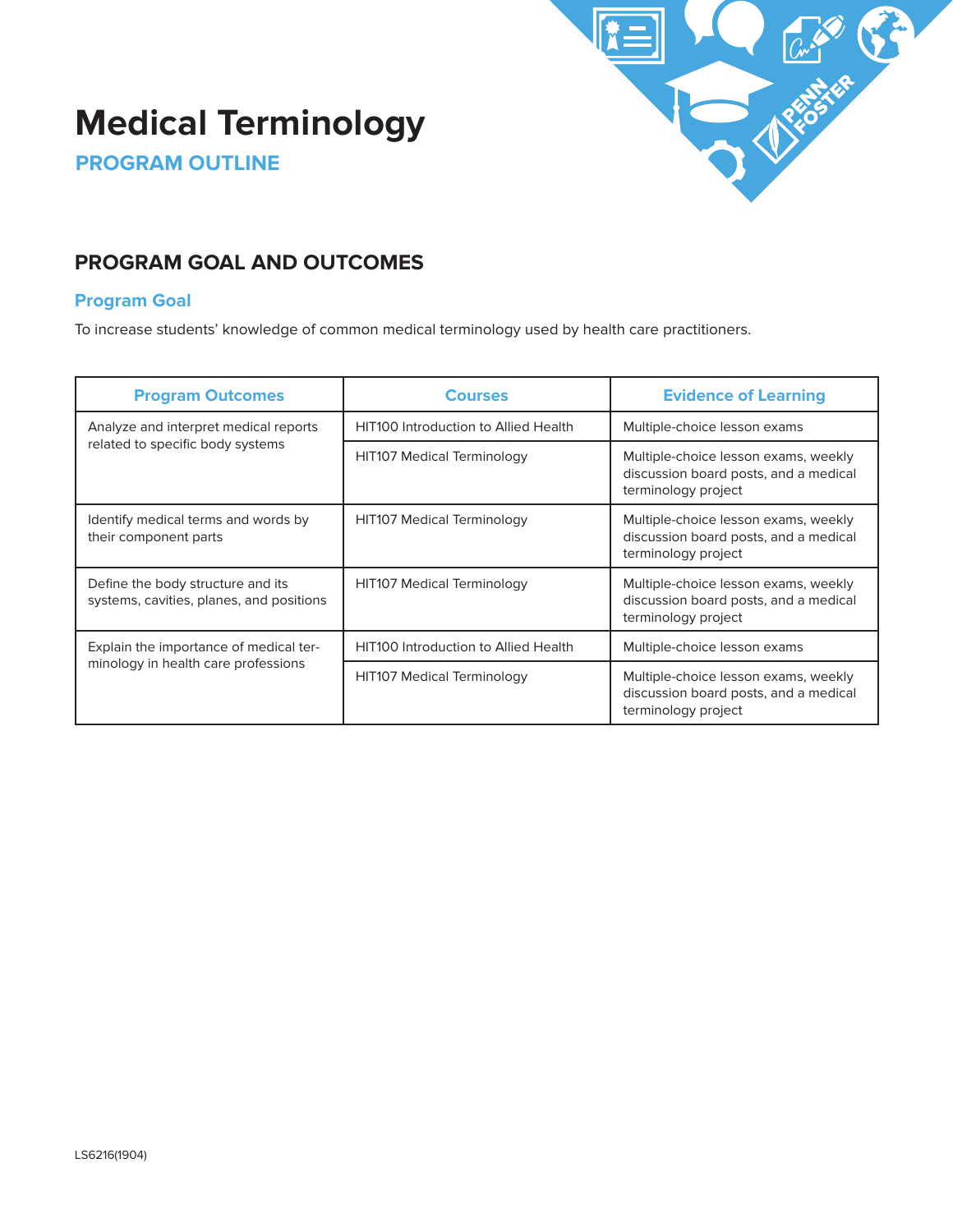# **PROGRAM STRUCTURE**

## **HIT100: Introduction to Allied Health**

| Lesson 1 | <b>Starting Your Program</b>         |
|----------|--------------------------------------|
| Lesson 2 | <b>Introduction to Allied Health</b> |

# **HIT107: Medical Terminology**

| Lesson 3 | The Fundamentals of Medical Terminology                            |
|----------|--------------------------------------------------------------------|
| Lesson 4 | <b>Diagnosis, Intervention, and Human Body Terms</b>               |
| Lesson 5 | <b>Musculoskeletal, Circulatory, and Respiratory Systems Terms</b> |
| Lesson 6 | Digestive, Urinary, and Reproductive Systems Terminology           |
| Lesson 7 | <b>Integumentary, Nervous, and Endocrine Systems Terminology</b>   |
| Lesson 8 | <b>HIT107 Graded Project</b>                                       |
| Textbook | <b>Medical Terminology</b>                                         |